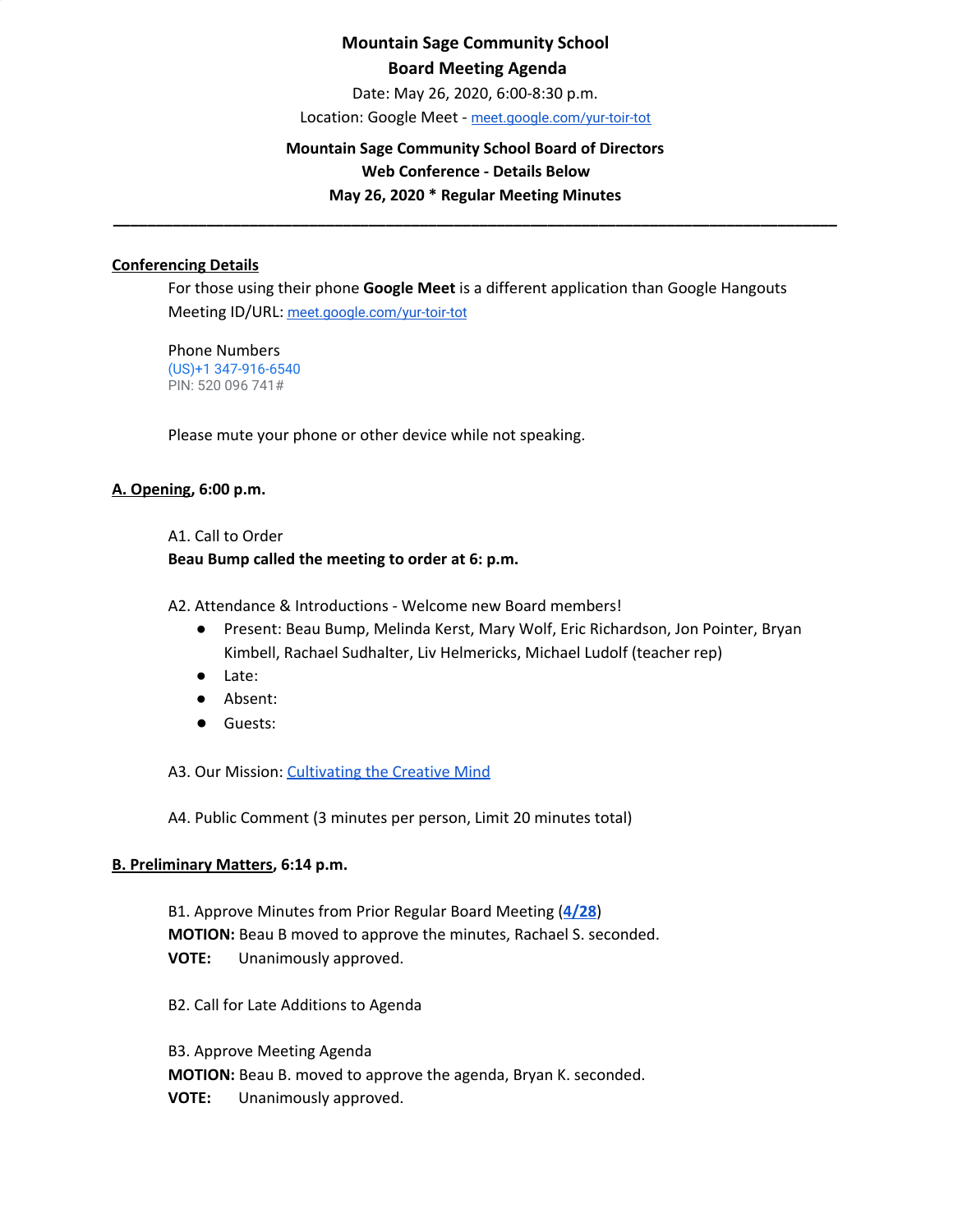Date: May 26, 2020, 6:00-8:30 p.m.

Location: Google Meet - [meet.google.com/yur-toir-tot](http://meet.google.com/yur-toir-tot)

#### **C. Board Education, 6:16 p.m.**

C1. Presenter: Beau Bump Topic: Epistemology and Decision-Making

## **D. Regular Business, 6:26 p.m.**

- D1. Consent Agenda (Confirm Consent Designation)
	- D1.1 Policy Review (i.e. no discussion, if item pulled move to bottom of D):

D4.6.1 - School Policies: [IGF-R,](https://drive.google.com/open?id=1miaI655qSVx0mkoge_Ogf0wfQe_WHysQOHWy3E8vP_4) [IJOA,](https://drive.google.com/open?id=127iMJeasFSKC9cgptf53Po-Lt65l7qPxlFaFTCDx8Bc) [IJOA-R](https://drive.google.com/open?id=10D8cL9gSGsZ4qw0McfOHYMYGB72Y2tjHtReRjqjzPfw), [KEC](https://drive.google.com/open?id=108m23bf4wN-nGySmWFhaqPyzr6OifhWuoCBYjYqfRoE), [KJ-R](https://docs.google.com/document/d/1Y4ZRTfhnfaBxuilXfk0sCEiIzcjzBLQFw72AJVi7ZmQ)

D4.6.2 - Board Policies: [EL2.5](https://docs.google.com/document/d/1nYs8TvRZiMJCIYsfBXl8_YG7hKr1aksmEDiekAFgNk8), [GP3.2](https://docs.google.com/document/d/1hnkmTRt9MDSaMV_ZQoyMefFZinry9VycskNaaV3UnGE), [GP3.3,](https://docs.google.com/document/d/1rCNyuUn-oRMQUnt7UX3Ur8rkx1Y8x7-CkbfRWeG56kU) [GP3.8](https://docs.google.com/document/d/1jQ-h_nZxYr44jzisoAamCD-ZTlqzI_RwpOrxd1MbjgY), [GP3.10,](https://docs.google.com/document/d/1SlF3cHVQfU9alRa-s9YSLYbjkR3MyXITu4wVCfhZyuU) [GP3.11](https://docs.google.com/document/d/1wBiDP8kqKlyJ4ohM3_tg5_pp2Uy8FXx9msG9Vqy2trM),

[BPR4.1,](https://docs.google.com/document/d/1MaY4A5hU38xf4iHiE_6zBUpoW5awS9rkKzmTJqAYekE) [BPR4.2](https://docs.google.com/document/d/1LqJS08QMNRroiBdHY9PX6tJcYVbi7vw6PYEUeQYswQk), [BPR4.3](https://docs.google.com/document/d/1KjkHrBW0EZGUtIS6mO-iS1h0bR_5FtVadqiCsk21Vqg), [BPR4.4,](https://docs.google.com/document/d/1hG_q6BOaj5OpBxxx2oIUKsWh_vFuplQc5yH9C3KdkSM) [BPR4.5](https://docs.google.com/document/d/1oVLEWxeB8eOXqKMs1O0AzPP6iiBPUGICnLCVqxdQkFw), [ADD4.6,](https://docs.google.com/document/d/1jrfdZDvG6FLRfkDB7vcMKFRzbfBsAh0vVk8UD7TL2h4) [ADD4.7](https://docs.google.com/document/d/1Q-912meTl_VGsPnM1c_GAABAOibREAKKj1S-GzD51ZM), [ADD4.8,](https://docs.google.com/document/d/1gc0LQdyzkk8w7Nxegsq7Pc5SlP84wwAHRijWtk8bn6I) [ADD4.9](https://docs.google.com/document/d/1Dh87SCZ925TBKfq-QiTPdGFE9LQLyNdPv1zlrlrXJdU)

**MOTION:** Beau B. moved to approve the school and board policies decisions on the consent agenda, Mary W. seconded.

**VOTE:** Unanimously approved.

## D2. Review [Strategic](https://drive.google.com/file/d/1bIEAL8S8NnDx9PPJRR79h1dLsXFMCh-t/view?usp=sharing) Plan

D3. School Director's Report

D3.1 - Planning for the 2020/2021 school year: Staff survey (sent 5/15, due 5/27), parent survey (sent 5/19, due 6/5), planning meeting May 29th, PSD timeline, communication to families, and more.

- PSD meeting June 9th, expect more information following that
- Looking at different models. Factoring in safety, ease to families, and a multitude of other factors.
- It will be difficult to accommodate Everyone as there is a wide range of opinions/preferences.
- Send a letter to school families this week (existing and incoming).
- Look at things at the district and state level and hopefully have a better idea by the end of June.
- Question by Liv: Role of board over the summer related to planning.
	- Beau B.: If Liv has thoughts or requests please let us know as we are all willing to help.
	- Liv H.: Seems like a good idea for the Board to get an update around the anticipated model for this upcoming year before it is sent out to the community.
	- Jon P.: Greatly sympathize with the challenge of planning this upcoming year. If we can help in some way, considering budget alternatives, etc.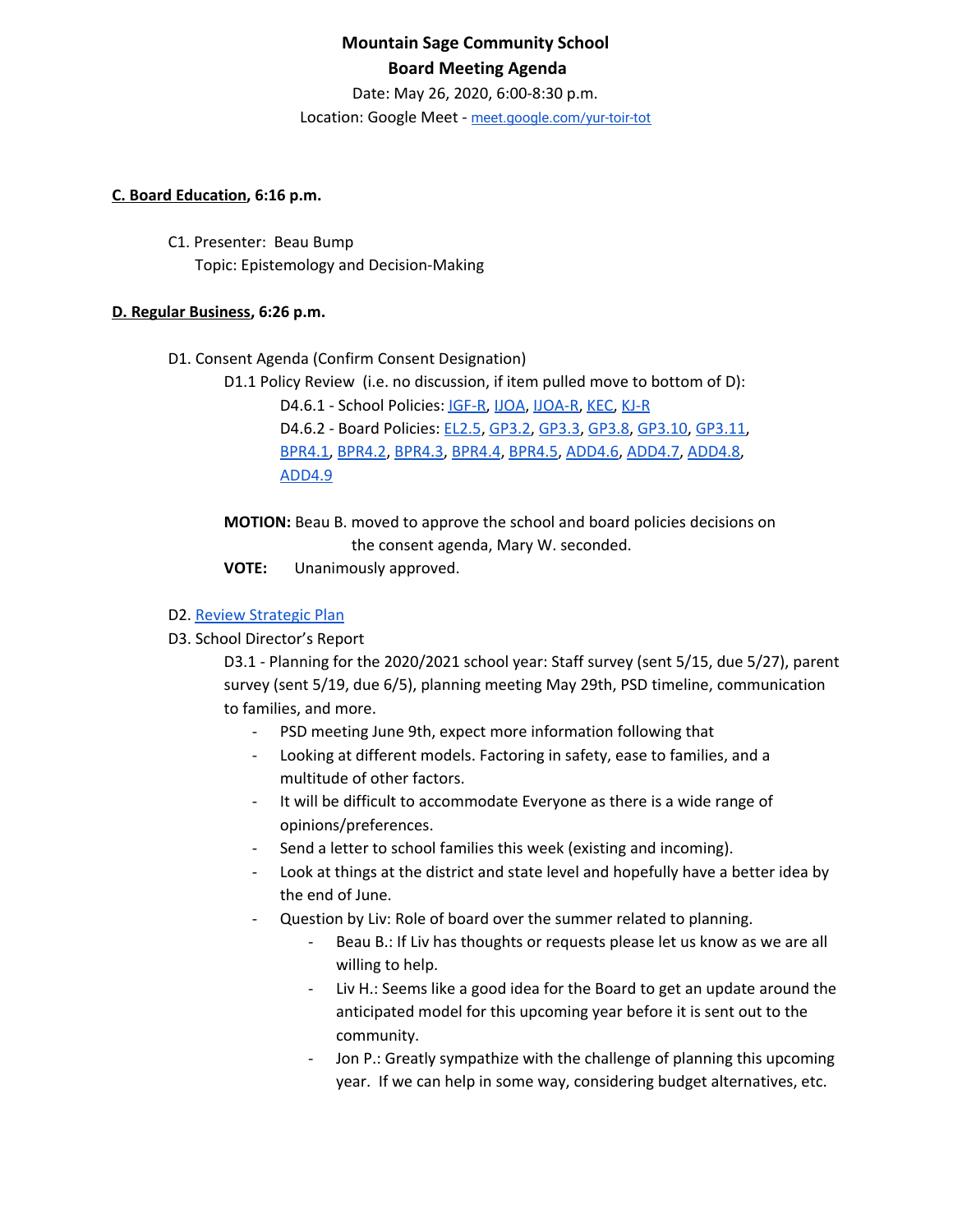Date: May 26, 2020, 6:00-8:30 p.m.

Location: Google Meet - [meet.google.com/yur-toir-tot](http://meet.google.com/yur-toir-tot)

- Liv H.: This is reminiscent of the process when we first opened the school. So much is changing that it is a lot like starting a new school, but now we have a supportive community. We've done it once, we can do it again...even better.
- AI: All board members complete the survey, have middle schoolers take the survey.
- Question: Should we be planning to have meetings this summer due to the dynamic nature of things?
	- Beau B.: We have options and flexibility. Though typically summer is a downtime, we may want to consider planning to have meetings regularly (each month).
	- Additional Meetings this summer:
		- 4 6:30pm meeting times.
		- June retreat, a check-in later in June (6/30), one in July (7/21).
		- **AI:** Eric Add meetings on the calendar

## D3.2 - Hiring freeze

D3.3 - General update: 2019/2020 year-end wrap-up, professional development, staff transitions, summer learning, connecting with new families, etc.

- Unfortunately due to current circumstances the school isn't sending staff anywhere for training.
- Staff had a closing circle last Friday, though this summer the school will be more active than usual.
- Typical home visits and methods for integrating new families are having to adapt.
- Doing what we can to try and support families.
- D3.4 [Enrollment](https://docs.google.com/document/d/1RCgege_iEULqIn11icQOKkkZdI1n0mMBBnFZmjy73Zs/edit) policies changes proposal
	- AI: Eric Need to check the School and Board policies to see if a policy update is required, but general agreement that the suggestions make sense for clarity and to match circumstances they have seen. - due by Retreat.

Board took at short break, 7:30 - 7:38pm

# D4. Committee Updates - 7:38pm

D4.1 - Finance Committee Update ([Report\)](https://docs.google.com/document/d/1ygKYnBB4D5NhL5EW8m-55awgAl37qyMpn5w7iLd4IS4/edit?usp=sharing)

# D4.1.1 - **Budget**

- For adjusted budget estimating a 10% drop in PPR. The District needed a submitted budget even though they cannot yet provide updated PPR numbers. We may not have updated PPR until mid-June.
- Enrollment originally planned for 315, now using 301.
- State will have a 21% decrease in capital construction
- Hiring freeze impact at least 4 positions.
- Bus purchases put on hold (funds held for that purpose).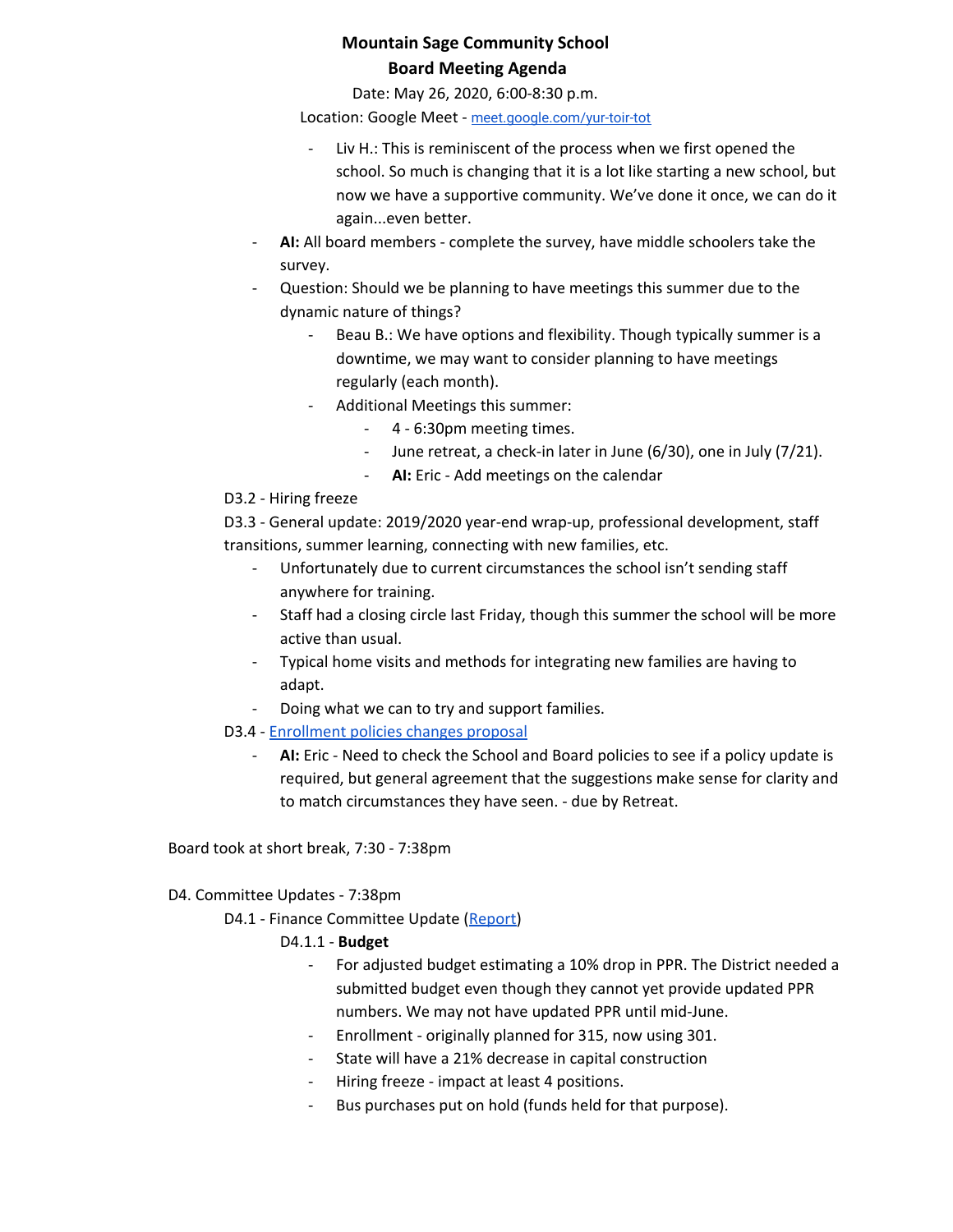Date: May 26, 2020, 6:00-8:30 p.m.

Location: Google Meet - [meet.google.com/yur-toir-tot](http://meet.google.com/yur-toir-tot)

- Jon P.: Thankful that the Fundraising Committee found a way to adjust the budget so that we come in slightly under, and that we have reserves to manage if things are worse than expected. Would like

**MOTION:** Mary W: moved to approve the amended budget, Jon P. seconded.

- **VOTE:** Unanimously approved.
- D4.2 Facilities Committee Update [\(Report\)](https://docs.google.com/document/d/1quD0eQX9zSaM5dnnfm2jcCpKTE2Pf0yfQ0R9kZmS9N0/edit?usp=sharing)
	- First impressions are that the Facilities Committee have really liked working with John Emmerling.
- D4.3 School Accountability Committee Update
- D4.4 Board Logistics Committee Update ([Report](https://docs.google.com/document/d/1cpxPFmbQLW0J49o2Ej4Sm1ViNEerJ-RAOyou0lLdSug/edit?usp=sharing))
	- Melinda: Thankful to Mary for her work on the election.
- D4.5 Policy Discussion

D4.5.1 - Board Policies: [BPR4.0,](https://docs.google.com/document/d/1RPCbda9rV1YdBUSFUo1brUdEaAQXdP_m__hW9TQc870) [ADD4.10,](https://docs.google.com/document/d/1V3xXA9nFS1VysNA0KFmEQ4u6WqqhQFkELG6kWdBkEkM) [ADD4.11](https://docs.google.com/document/d/1jjH1BH72bmcnKP7hXY0hZNUZ6UTW8wR0V42ZOMS3ZrI)

- Beau B. Perhaps just a title change referring to Open Meetings compliance, or potentially just a guidance document instead of a policy.
- **AI:** Beau Look at policy ADD4.10 and make suggestions in June
- Board agrees that ADD4.11 does not belong as a board policy.
	- AI: Eric Put on next board meeting consent agenda to be deprecated.
- D4.5.2 Review cycle of district policies
	- **AI:** Beau Include incorporate district policy discussion
- D4.5.3 School Policies: [JS](https://docs.google.com/document/d/1rf5GBWs-YOgZhMLOzJxPMH3JRSSvb52K1Sytz0KNBiU)
	- **AI:** Liv Update JS with language that addressed e-mail.
	- **AI:** Eric Follow up with Jon regarding School policies he is working on (FE and FEAA)

# D5. Items of the Month (from Board [calendar](https://docs.google.com/document/d/12S6s-qevYMsnj8Cr2yw6uMO7S7hL3gz2oKvXZk5ZndQ/edit?usp=sharing))

D5.1 - Board Policy GP 3.7 - Public review of 2019-2020 Board [expenditures,](https://docs.google.com/spreadsheets/d/1Ug8sqzKflIt8GFzpeggrP52r5YCZSknw0W1eu0QiLyY/edit?usp=sharing) and establish its projected costs of governance for the next fiscal year.

- Eric: We have been operating on a very lean and responsible budget. In the future we might still want to consider productivity tools to aid with task tracking, policy tracking, etc, but with current circumstances it seems prudent to wait.
- **AI:** Beau Put board budget discussion on the June retreat agenda.
- D5.2 Provide Newly Elected Board Members with Onboarding Materials
- D5.3 Review of Year, Lessons Learned and Training (ADD TO RETREAT AGENDA)
- D5.4 June Board Retreat

D5.7.1 - Date, Time, and Location -- still TBD due to persistent facilities closures